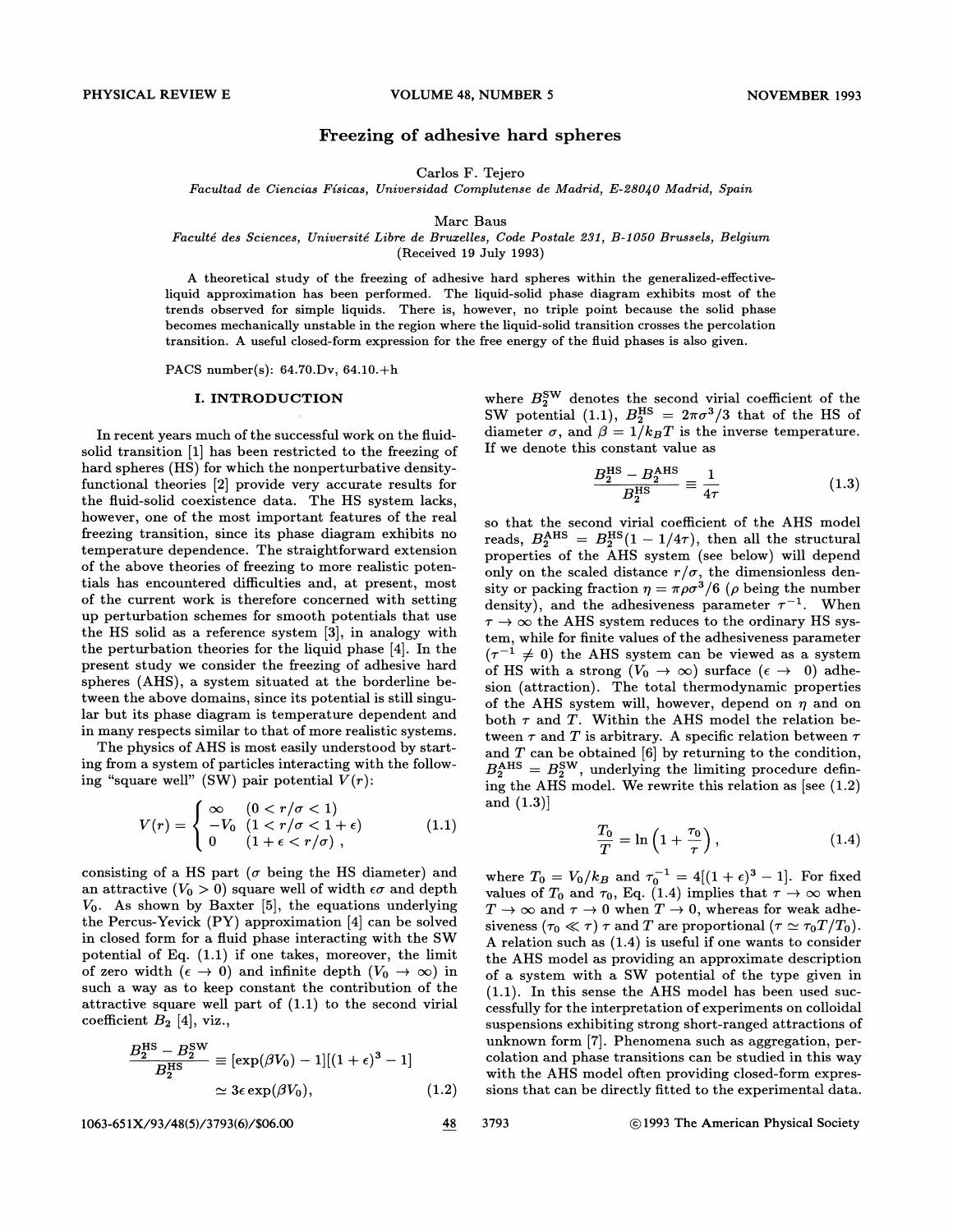In the present study we will focus our attention on the phase behavior of the AHS system. The system exhibits a liquid-gas and a liquid-solid transition, and because of the strong attractions, also a sol-gel or percolation transition but the thermodynamic status of the latter is still unclear. While the PY predictions for the liquid-gas transition, and, to a lesser extent, also for the percolation transition, are in good agreement with the computer simulations [8], no such simulations exist as yet for the liquidsolid transition. The latter transition has been studied by Smithline and Haymet [9] within a perturbative densityfunctional theory and by Cerjan and Bagchi [10] from a bifurcation analysis. Here we will study the liquid-solid transition of AHS within the generalized effective liquid approach (GELA), a nonperturbative density-functional theory that gives an accurate picture of the liquid-solid transition of hard spheres  $[2]$ , hard disks  $[11]$ , and hardsphere mixtures [12]. In the following section we first recall some of the structural and thermodynamic properties of the fluid phases of AHS within the PY approximation, including an explicit expression for its free energy. This information is used in Sec. III to study the solid phase of AHS within the GELA and to construct, in Sec. IV, the liquid-solid coexistence. Our conclusions are summarized in Sec. V.

#### II. THE FLUID PHASES OF AHS

As shown by Baxter [5], the PY approximation for the direct correlation function  $c(r)$  of the fluid (both liquid and gas) phases of AHS can be written as

$$
c(x; \eta, \lambda) = A_0(\eta, \lambda) + xA_1(\eta, \lambda) + \frac{1}{2}x^3 \eta A_0(\eta, \lambda)
$$

$$
-\frac{1}{12x} \eta \lambda^2 + \frac{1}{12} \lambda \delta(x - 1) \tag{2.1}
$$

for  $0 \le x \le 1$  and  $c(x; \eta, \lambda) = 0$  for  $x > 1$ . In (2.1),  $x = r/\sigma$  is the interparticle distance r scaled with the HS diameter  $\sigma$ ,  $\eta = \pi \rho \sigma^3/6$  with  $\rho$  the number density, and  $\lambda$  is a dimensionless parameter given by

$$
\lambda = \frac{6}{\eta} \left[ \nu - (\nu^2 - \gamma)^{1/2} \right],\tag{2.2a}
$$

$$
\nu = \tau + \frac{\eta}{1 - \eta} \qquad \gamma = \frac{\eta(2 + \eta)}{6(1 - \eta)^2},
$$
 (2.2b)

where  $\tau$  is the adhesiveness parameter of (1.3), and

$$
A_0(\eta, \lambda) = -\frac{[1 + 2\eta + \lambda \eta (\eta - 1)]^2}{(1 - \eta)^4}, \qquad (2.3a)
$$

$$
A_1(\eta, \lambda) = \frac{\eta}{2(1-\eta)^4} [3(\eta+2)^2 + 2\lambda(\eta^3 + 6\eta^2 - 6\eta - 1) + \lambda^2 \eta(\eta^3 - 3\eta + 2)].
$$
\n(2.3b)

From (2.1) one obtains, via the compressibility equation [4], the equation of state

$$
Z(\eta,\tau) = \frac{1+\eta+\eta^2}{(1-\eta)^3} - \frac{\omega(2+\eta)}{2(1-\eta)^3} + \frac{\omega^3}{36\eta(1-\eta)^3}, \quad (2.4)
$$

where  $\omega = \lambda \eta (1 - \eta)$  and  $Z = \beta P/\rho$  is the compressibility factor, P being the pressure. The central quantity of interest here, f, the Helmhlotz free energy per particle of the fluid phases, can be obtained from

$$
\beta f(\eta, \tau) = \ln\left(\frac{6\eta}{\pi}\right) + \psi(\eta, \tau) + 3\ln\left(\frac{\Lambda}{\sigma}\right) - 1, \quad (2.5)
$$

where  $\Lambda = h(2\pi mk_BT)^{-1/2}$  is the thermal de Broglie wavelength and  $\psi$  the reduced excess free energy per particle,

$$
\psi(\eta,\tau) = \int_0^{\eta} d\eta' \frac{Z(\eta',\tau) - 1}{\eta'}.
$$
 (2.6)

Substituting (2.4) in (2.6) one obtains (using a computer algebra method) the following explicit expression for  $\psi(\eta, \tau)$ :

$$
\psi(\eta,\tau) = \psi_{\text{PY}}(\eta) + 12\tau (6\tau - 1) \ln B(\eta,\tau) - \sqrt{2}(54\tau^2 - 12\tau + 1) \ln C(\eta,\tau) - 24\tau^3 \frac{1 - \eta}{\eta} + 36\tau^2 + 6\tau \frac{10\eta - 1}{1 - \eta} + \frac{3\eta(5\eta - 4)}{(1 - \eta)^2} + 2\tau \left[12\tau^2 \frac{1 - \eta}{\eta} - 30\tau - \frac{8\eta - 5}{1 - \eta}\right] A(\eta,\tau),
$$
(2.7)

where  $\psi_{\text{PY}}(\eta)$  is the PY-HS result

$$
\psi_{\rm PY}(\eta) = -\ln(1-\eta) + \frac{3\eta(2-\eta)}{2(1-\eta)^2}
$$
 (2.8)

and

ere 
$$
\psi_{\text{PY}}(\eta)
$$
 is the PY-HS result  
\n
$$
\psi_{\text{PY}}(\eta) = -\ln(1-\eta) + \frac{3\eta(2-\eta)}{2(1-\eta)^2}
$$
(2.8)  
\n1  
\n
$$
A(\eta, \tau) = \left[1 + \frac{2\eta}{\tau(1-\eta)} + \frac{\eta(5\eta-2)}{6\tau^2(1-\eta)^2}\right]^{1/2},
$$
(2.9a)

$$
B(\eta,\tau) = \frac{1}{2}[1 + A(\eta)] + \frac{(6\tau - 1)\eta}{12\tau^2(1-\eta)},
$$
 (2.9b)

$$
C(\eta,\tau) = 1 + 3\frac{\eta + \sqrt{2}\tau(1-\eta)[A(\eta) - 1]}{[3\sqrt{2}\tau(1+\sqrt{2}) - 1](1-\eta)}.
$$
 (2.9c)

From (2.4) and (2.5) one obtains, finally, the chemical potential  $\mu$  from  $\beta \mu = \beta f + Z$ . The equation of state (2.4) describes a liquid-gas transition with a critical point located at  $\eta_c = (3\sqrt{2} - 4)/2 \simeq 0.121, \tau_c = (2 - \sqrt{2})/6 \simeq$ 0.097, which is close to the simulation result [8]. Other equations of state can be derived from the virial or energy equations [5] but they do not appear to be consistent with the simulation results and we will therefore consider henceforth only the compressibility equation of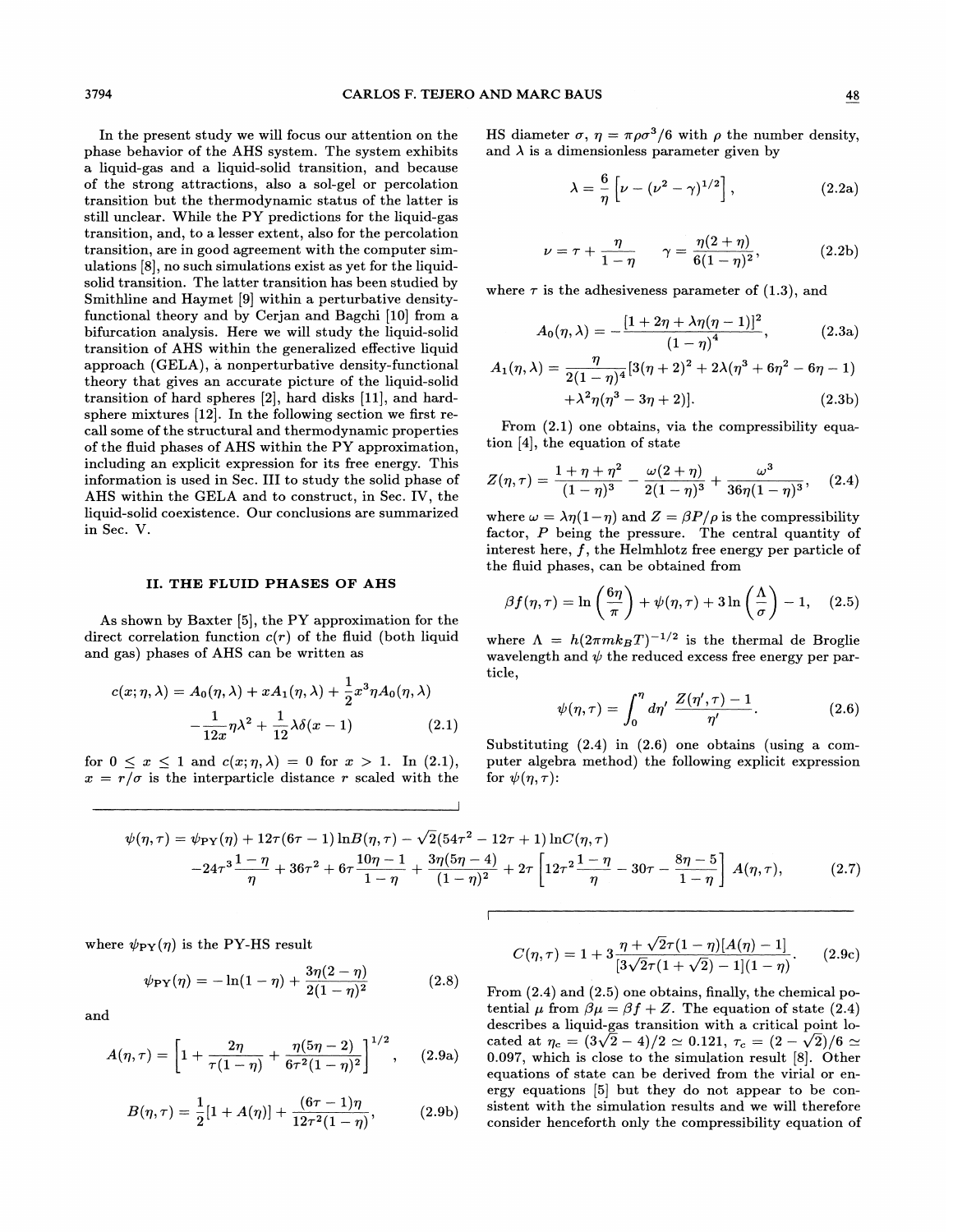

FIG. 1. Excess free energy per particle  $\psi$  [Eq. (2.7)] of the AHS fluid vs the packing fraction for (from bottom to top)  $\tau = 1, 2, 4, 10, 20$  (solid lines). The dashed line corresponds to the  $(\tau = \infty)$  Percus-Yevick hard-sphere result.

state  $(2.4)$ . The way in which f of  $(2.5)$  approaches the HS limit is illustrated in Fig. 1.

## III. THE AHS SOLID PHASE

If the periodic density of the solid  $\rho(\mathbf{r})$  is parametrized in terms of Gaussians, i.e.,

$$
\rho_s(\mathbf{r}) = \left(\frac{\alpha}{\pi}\right)^{3/2} \sum_j \exp[-\alpha(\mathbf{r} - \mathbf{r}_j)^2], \quad (3.1)
$$

where the sum runs over the Bravais lattice vectors  $\{r_i\}$ of the crystal structure, then the Helmholtz free energy per particle of the solid  $(f_s)$  is obtained by minimizing  $f_s(\eta, \tau; \alpha)$  with respect to the Gaussian width parameter  $\alpha$  of (3.1), viz.,  $f_s(\eta, \tau) = \min_{\alpha} f_s(\eta, \tau; \alpha)$ . Within the



FIG. 2. Free energy per particle  $\beta \phi = \beta f_s(\eta, \tau)$ <br>-3 ln( $\Lambda/\sigma$ ) + 1 of the equilibrium AHS solid (solid dots) vs the packing fraction for (from bottom to top)  $\tau = 5, 10, 20, 40$ . The open squares correspond to the  $(\tau = \infty)$  Percus-Yevick hard-sphere result.

GELA, the variational free energy  $f_s(\eta, \tau; \alpha)$  is given by [2]

$$
\beta f_s(\eta, \tau; \alpha) = \frac{3}{2} \left[ \ln \left( \frac{\alpha \sigma^2}{\pi} \right) - 1 \right] + \psi(\eta_0(\alpha), \tau) + 3 \ln \left( \frac{\Lambda}{\sigma} \right) - 1, \tag{3.2}
$$

where  $\psi$  is still given by (2.7) and the ideal part of the free energy has already been replaced by its asymptotic large- $\alpha$  value of interest here [2]. The effective liquid density corresponding to (3.1),  $\eta_0(\alpha)$ , is determined (for each  $\eta$  and  $\tau$ ) from the self-consistency condition of the GELA [2],

$$
\frac{\partial^2}{\partial \xi^2}[\xi\psi(\hat{\eta}(\alpha;\xi),\tau)] = -\sum_j \left(\frac{\alpha}{2\pi r_j^2}\right)^{1/2} \int_0^\infty dr \, r \, c(r/\sigma; \hat{\eta}(\alpha;\xi),\tau) \left[\exp\left(-\frac{\alpha}{2}(r-r_j)^2\right) - \exp\left(-\frac{\alpha}{2}(r+r_j)^2\right)\right], \tag{3.3}
$$

where  $0 \leq \xi \leq 1$  is a charging parameter and  $c(x; \eta, \tau)$  is given by  $(2.1)$ . From the solution of  $(3.3)$ , satisfying the initial conditions  $\hat{\eta}(\alpha; 0) = 0$  and  $[\partial \hat{\eta}(\alpha,\xi)/\partial \xi]_{\xi=0} = 0$ , one finally obtains the effective density,  $\eta_0(\alpha) = \hat{\eta}(\alpha; 1)$ , to be used in (3.2). Equation (3.3) can also be further transformed into an integral equation or into a system of two first-order differential equations. Here we have followed the latter procedure (see [11] for details).

For small values of the adhesiveness parameter ( $\tau^{-1} \rightarrow$ 0) the solutions of the AHS equations (3.2) and (3.3) approach smoothly the PY-GELA results [2] describing a stable face-centered-cubic (fcc) HS crystal (see Fig. 2). Increasing the adhesiveness from the HS limit  $(\tau \to \infty)$  to approximately  $\tau \simeq 5$ , the density for which the fcc crystal first stabilizes remains practically constant ( $\eta \simeq 0.50$ ) but the spheres become slightly more delocalized [i.e., have a smaller  $\alpha$  value (3.1)] when decreasing  $\tau$ . For  $\tau < 5$  the spheres continue to delocalize while the threshold density for finding a stable solid starts to increase reaching  $\eta \simeq 0.55$  for  $\tau = 1$ . In between  $(5 > \tau > 1)$ , the free energy of the solid turns from convex ( $\tau = 5$ ) to concave ( $\tau = 1$ ) with the transition occuring for  $\tau \simeq 3$  (see Fig. 3). The rapid changes observed for  $\tau < 5$  announce the incipient instability of the solid which becomes mechanically unstable (negative compressibility) for  $\tau < 3$ . When  $\tau$  is interpreted as a measure of the temperature  $T$  [see (1.4)] this behavior is counterintuitive, since lowering the temperature should make it more easy for the solid to appear. On this and similar grounds (see also [9]) the behavior of the AHS model could be termed pathological. Although this cannot be ruled out completely, we would like to propose here a different interpretation for this behavior of the AHS. It is known [8] that increasing the adhesiveness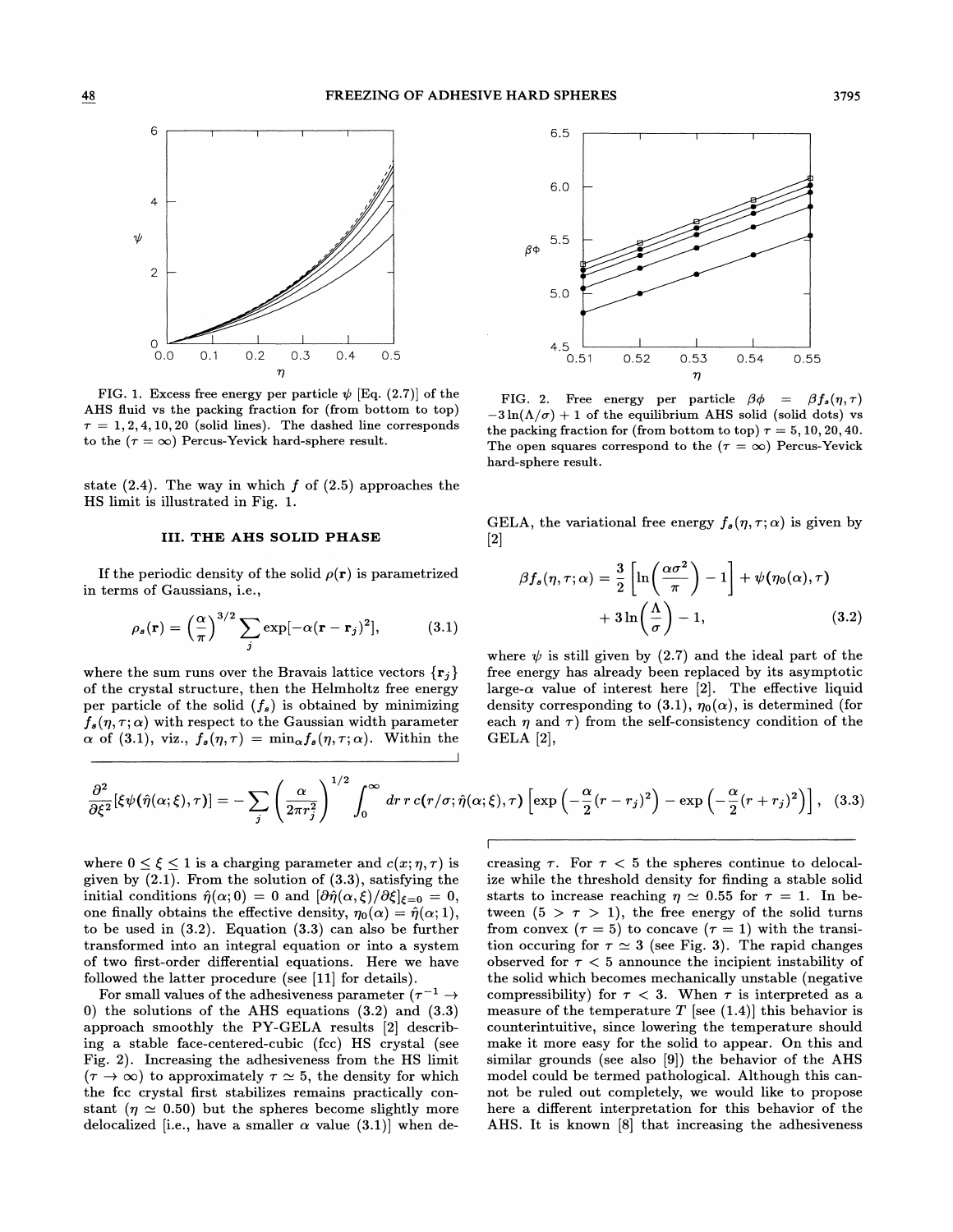

FIG. 3. Free energy per particle  $\beta \phi = \beta f_s(\eta, \tau)$  - 3ln( $\Lambda/\sigma$ ) + 1 of the equilibrium AHS solid (solid dots) vs the packing fraction for (from bottom to top)  $\tau = 1, 2, 3, 4, 5$ . The solid lines correspond to the free energy per particle of the AHS fluid  $\beta \phi = \ln(6\eta/\pi) + \psi(\eta, \tau)$  at the same  $\tau$  values. To separate the curves the  $\beta\phi$  scales have been shifted by  $1.5 \times (\tau - 1)$ , with the scale shown corresponding to  $\tau = 1$ . For  $\tau$  < 3 the free energy of the solid is seen to become concave (negative compressibility).

(decreasing  $\tau$ ) also greatly increases the probability for the formation of an aggregating cluster in the AHS system. It is therefore remarkable that the solid becomes mechanically unstable precisely in the region where the PY theory predicts the occurrence of a percolating cluster (see Fig. 4). It is thus plausible that there exists in the AHS system a competition between the stabilizing effect on the solid of lowering the temperature and the destabilizing effect due to increased aggregation with the latter winning for  $\tau < 3$ . In other words, there appears to be a competition between the liquid-solid and the percolation transitions leading, for  $\tau < 3$ , to the formation of a gel-like phase as the result of the strong attractions. Finally, in a third and less optimistic interpretation one could also ascribe the above behavior to an artifact of the theory, a possibility that cannot be excluded except by performing further computer simulations.

#### IV. THE LIQUID-SOLID COEXISTENCE

With the aid of the free energy  $f$  of the liquid phase [see  $(2.5)$ ] and of the solid phase [see  $(3.2)$ ] one can construct the liquid-solid phase diagram of the AHS. To this end we solve the two-phase coexistence conditions of equality of the pressures  $(P)$  and the chemical potentials  $(\mu)$  of the two phases for various values of the temperature  $(T)$ . The latter quantities are obtained from the free energy  $f$  by using the thermodynamic relations  $P/\rho = \eta \partial f/\partial \eta$  and  $\mu = \partial(\eta f)/\partial \eta$ . As already indicated in Sec. I, the (total) free energy f depends on both  $T$  and  $\tau$ . If we assume that the equality of  $T$  in both phases implies the equality of  $\tau$  then the two-phase coexistence conditions can be reduced to equations involving only  $\eta_{L(S)}$  and  $\tau$  [where



FIG. 4. The liquid-solid coexistence of AHS in the  $\tau$ - $\eta$ plane as obtained from the GELA (solid dots). The arrows indicate the HS ( $\tau = \infty$ ) results. The open squares correspond to the liquid-solid coexistence for  $\tau = 2$  where the solid is mechanically unstable (see Fig. 3). The solid line indicates the PY percolation transition [Eq. (4.2)].

 $L(S)$  refers to the liquid (solid) phase. This, however, is not the case for the Clausius-Clapeyron equation [4]

$$
\left(\frac{\partial P}{\partial T}\right)_{\text{coex}} = \frac{s_L - s_S}{v_L - v_S},\tag{4.1}
$$

where s is the entropy per particle and  $v = 1/\rho$ , since the evaluation of the left-hand side of (4.1) requires an explicit knowledge of the relation between  $\tau$  and  $T$  [such as the one given in  $(1.4)$  (see also Fig. 5).

The results for the L-S coexistence of AHS, as obtained from the PY-GELA equations  $[(2.5),(3.2)]$ , are given in Table I. The trends are as generally expected for a L-S transition: the width of the transition increases when



FIG. 5. The pressure vs  $\tau$  at the liquid-solid coexistence of AHS for two different reductions. Solid dots:  $P^* = \beta P \sigma^3$ . Open squares:  $\Pi = \Pi^*/25$  with  $\Pi^* = P\sigma^3/k_B T_0 = T P^*/T_0$ where  $T/T_0$  is obtained from Eq. (1.4) with  $\tau_0 = 1$ . Notice that  $\Pi^*$  provides a correct behavior for Eq. (4.1).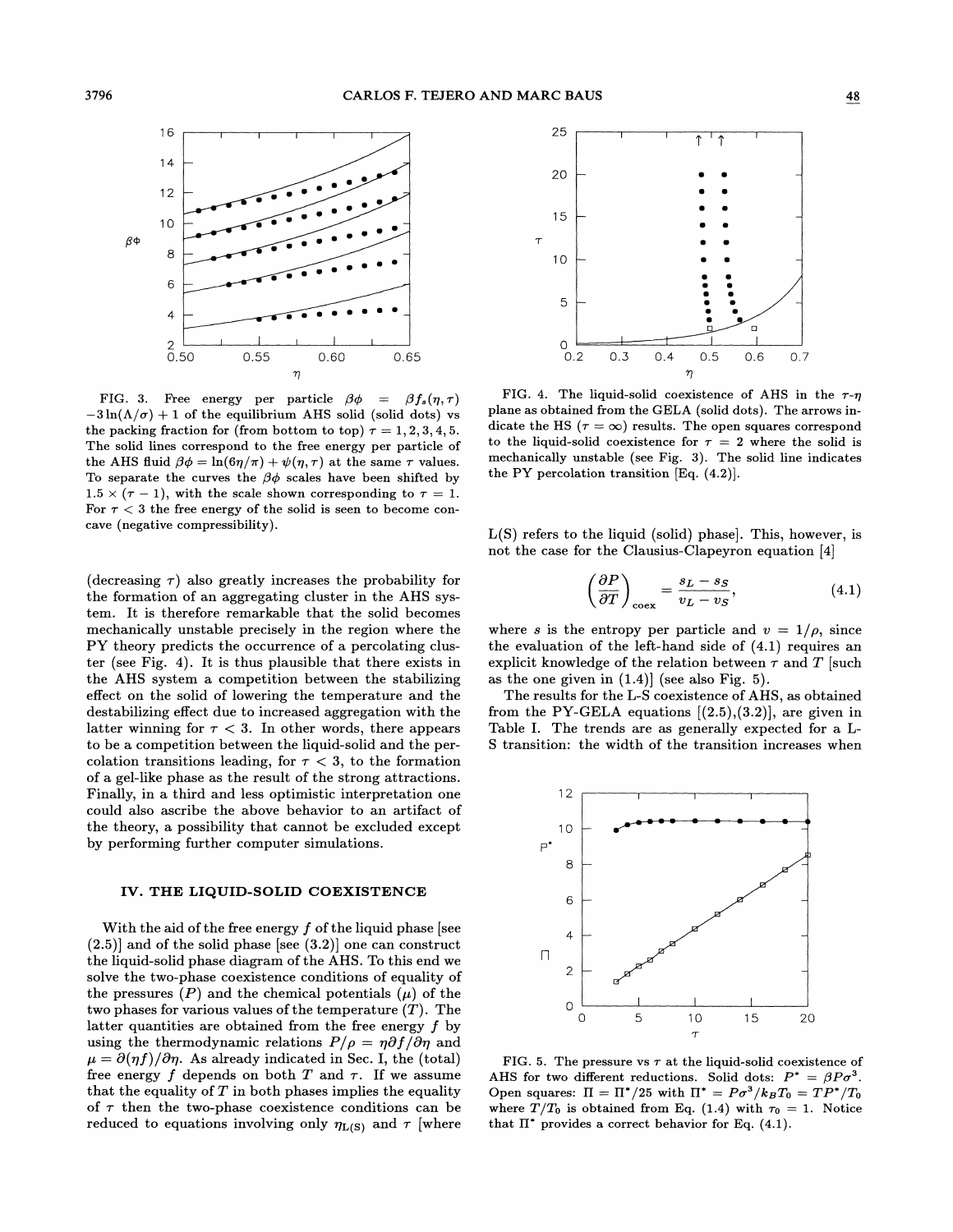TABLE I. Solid-liquid coexistence data for AHS vs  $\tau$ . Here  $\eta_F$  and  $\eta_S$  denote the coexisting packing fractions of the fluid and solid phases, and  $P^* = \beta P \sigma^3$  and  $\mu^* = \beta \mu$  are, respectively, the dimensionless pressure and chemical potential at coexistence.  $\chi = \eta_S/\eta_F - 1$  denotes the fractional density change while  $L = [3/(2\alpha d^2)]^{1/2}$  is the Lindemann ratio with  $\alpha$  the Gaussian width parameter and d the nearest-neighbor distance of the fcc lattice.

| $\tau$   | $\eta_F$ | $\eta_S$ | $P^*$   | $\mu^*$ | $\chi$ | L     |
|----------|----------|----------|---------|---------|--------|-------|
| 3        | 0.4947   | 0.5623   | 9.9130  | 14.6216 | 0.1365 | 0.117 |
| 4        | 0.4918   | 0.5519   | 10.2268 | 15.1443 | 0.1223 | 0.119 |
| 5        | 0.4891   | 0.5460   | 10.3566 | 15.4015 | 0.1162 | 0.119 |
| 6        | 0.4870   | 0.5420   | 10.4146 | 15.5448 | 0.1130 | 0.120 |
| 7        | 0.4852   | 0.5392   | 10.4411 | 15.6321 | 0.1112 | 0.120 |
| 8        | 0.4838   | 0.5370   | 10.4524 | 15.6888 | 0.1100 | 0.120 |
| 10       | 0.4817   | 0.5341   | 10.4550 | 15.7546 | 0.1088 | 0.120 |
| 12       | 0.4802   | 0.5321   | 10.4489 | 15.7903 | 0.1082 | 0.120 |
| 14       | 0.4790   | 0.5306   | 10.4404 | 15.8114 | 0.1077 | 0.120 |
| 16       | 0.4781   | 0.5295   | 10.4317 | 15.8248 | 0.1073 | 0.120 |
| 18       | 0.4774   | 0.5286   | 10.4237 | 15.8338 | 0.1071 | 0.120 |
| 20       | 0.4769   | 0.5279   | 10.4163 | 15.8401 | 0.1069 | 0.120 |
| 40       | 0.4742   | 0.5246   | 10.3735 | 15.8576 | 0.1064 | 0.120 |
| $\infty$ | 0.4713   | 0.5213   | 10.3118 | 15.8545 | 0.1062 | 0.120 |

lowering  $T$  (or  $\tau$ ) while the Lindemann ratio remains constant along the melting line. One exception concerns the fact that the densities  $(\eta_L \text{ and } \eta_S)$  increase when lowering T (or  $\tau$ ). As argued in Sec. III and shown in Fig. 3, this is an indication of the incipient instability of the solid phase when approaching the (PY) percolation transition [13] given by

$$
\tau = \frac{19\eta^2 - 2\eta + 1}{12(1 - \eta)^2}.
$$
 (4.2)

In Table II we compare some of our predictions with those of the previous theoretical attempts [9,10]. We have found no trace of the reentrant liquid phase found in [9]. Needless to say, the respective merits of the different theoretical approximations can only be assessed by

TABLE II. Comparison of the solid-liquid coexistence data for AHS as obtained from different theoretical approximations.

| $\tau$   | $\rho_F\sigma^3$   | $\rho_S\sigma^3$   | $P^*$                  |  |
|----------|--------------------|--------------------|------------------------|--|
| 3        | $1.027^{\rm a}$    | $1.103^{a}$        | $14.2678^{b}$          |  |
|          | $0.945^{\circ}$    | 1.074c             | $9.9130$ <sup>c</sup>  |  |
| 5        | $1.008^{\circ}$    | $1.079^{\rm a}$    | $14.4858^b$            |  |
|          | 0.934 <sup>c</sup> | 1.043 <sup>c</sup> | $10.3566$ <sup>c</sup> |  |
|          | $0.885^{\rm d}$    | $1.110^{d}$        | $8.3274^{\rm b}$       |  |
| 10       | $0.988^{a}$        | $1.058^{a}$        | $14.3325^{\rm b}$      |  |
|          | 0.920 <sup>c</sup> | 1.020 <sup>c</sup> | $10.4550$ <sup>c</sup> |  |
| $\infty$ | $0.966^{\rm a}$    | $1.034^{a}$        | 14.0985 <sup>b</sup>   |  |
|          | 0.900e             | 0.996e             | $10.3118^e$            |  |
|          | $0.884^d$          | 1.085 <sup>d</sup> | $9.5665^{\rm b}$       |  |
|          |                    |                    |                        |  |

<sup>a</sup> From Smithline and Haymet (Ref. [9]).

 $^{\rm b}$ From Eq.  $(2.4)$ .

<sup>2</sup>From this work.

<sup>d</sup>From Cerjan and Bagchi (Ref. [10]).

From Tejero and Cuesta (Ref. [11]).

performing computer simulations of the L-S transition of AHS, a study which at present is still missing.

### V. CONCLUSIONS

A sytem of adhesive hard spheres can be viewed as a rough approximation for certain colloidal supensions with strong attractions [7]. The direct correlation function of the fluid phases (both liquid and gas) of AHS within the Percus-Yevick approximation has been given in closed form by Baxter [5]. Here we have obtained the corresponding closed-form expression (2.7) for the free energy of these fluid. phases. These expressions have been used then as input information in a nonperturbative densityfunctional study of the solid phase and the liquid-solid transition of AHS. Within the generalized effective liquid approximation (GELA) the liquid-solid transition of AHS is found to exhibit most of the freezing features of simple liquids. In the region where the liquid-solid transition of the GELA crosses the (PY) percolation transition (which would correspond to a gel formation for the colloidal suspensions), the solid is shown to become mechanically unstable. This precludes the existence (within the GELA) of a direct connection between the liquid-solid and the liquid-gas transitions, and hence the existence of a gas-liquid-solid triple point. Further computer simulations are necessary in order to assess the validity of this scenario.

#### ACKNOWLEDGMENTS

C. F. Tejero wishes to acknowledge the support of the Direccion General de Investigacion Cientifica y Técnica (DGICYT, Spain) (PB91-0378). M. Baus acknowledges the financial support of the Fonds National de La Recherche Scientifique and also of the Association Euratom-Etat Beige.